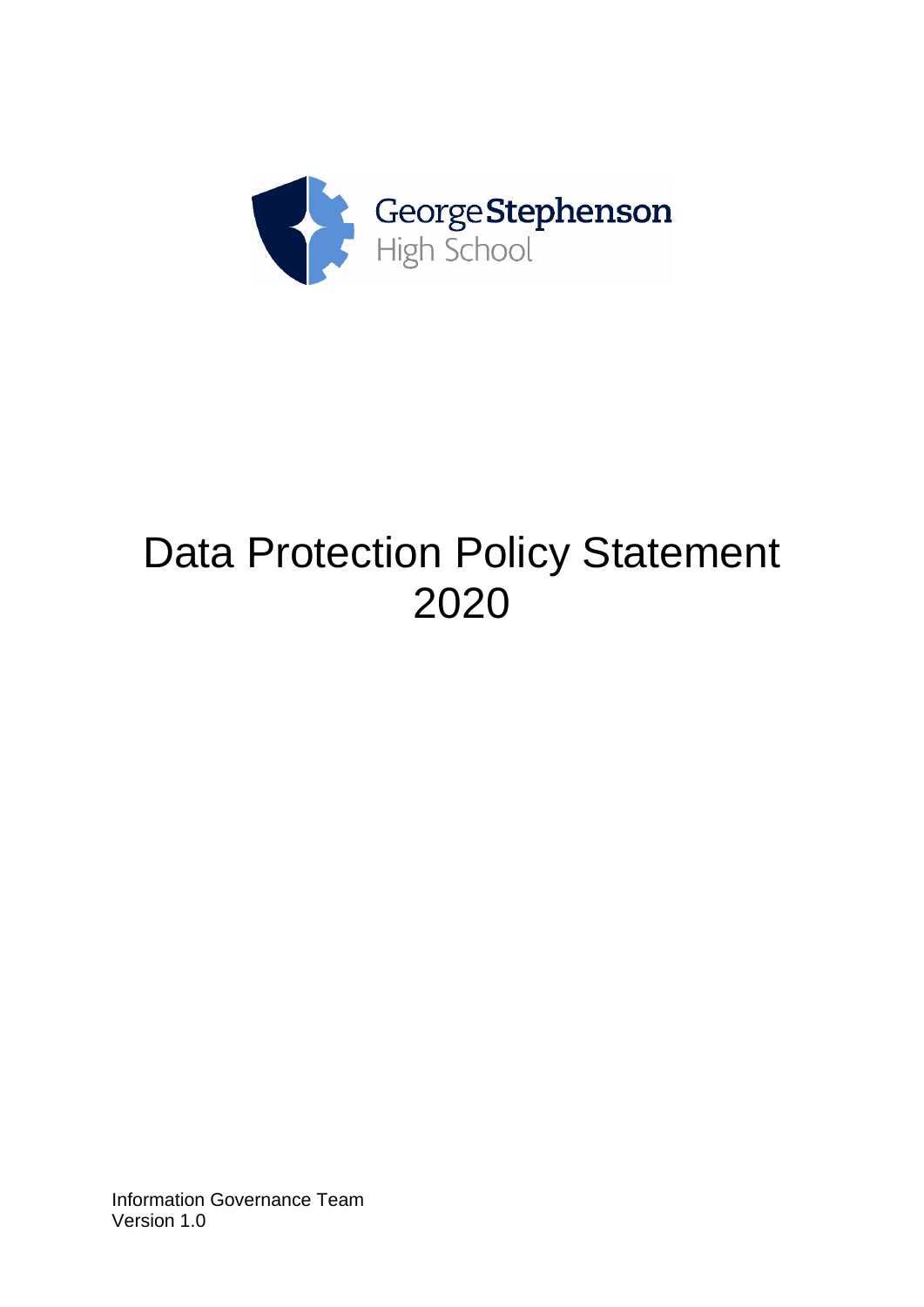### **Data Protection Statement**

George Stephenson High School is fully committed to full compliance with the requirements of the General Data Protection Regulation (GDPR). The School will therefore follow procedures which aim to ensure that all our staff, Governors, and contractors who have access to any personal data held by or on behalf of the School are fully aware of and abide by their duties under the GDPR. We also adhere to the guidance issued by the [Information Commissioner.](mailto:https://ico.org.uk/for-organisations/guide-to-data-protection/)

### **Policy Statement**

We collect and use information about our pupils in order to carry out our functions. This also includes information about current, past and prospective staff, parents and suppliers of services to us. In addition we are required by law to collect and use information in order to comply with statutory requirements. Personal information must be processed appropriately however it is collected, recorded and used and in whatever format it is held.

We regard the handling of personal information as very important to us being able to carry out our day to day business and essential to maintaining confidence. We therefore fully adhere to the Principles of the GDPR.

How we handle personal and sensitive data

We will ensure that appropriate controls and measures are in place to monitor and review data so:

- It is secure and protected
- It is used in efficient and effective ways to improve the education of our pupils
- Only necessary data is collected
- It is only collected for the purpose as described at the time of collection
- Information is accurate
- Information is not kept for longer than is necessary
- Data which is no longer needed is securely destroyed
- Information is not transferred abroad without suitable safeguards
- There is general information for pupils and parents and staff of their rights to access information
- The rights of pupils, parents and staff about whom information is held can be fully exercised under the General Data Protection Regulations.

We will also ensure appropriate technical and organisational security measures to safeguard information (including unauthorised or unlawful processing and accidental loss or damage of data) are in place.

#### **Individual rights**

Under Data Protection Legislation individuals have the right to:

• Access their own personal information within one month of request

Information Governance Team Version 1.0